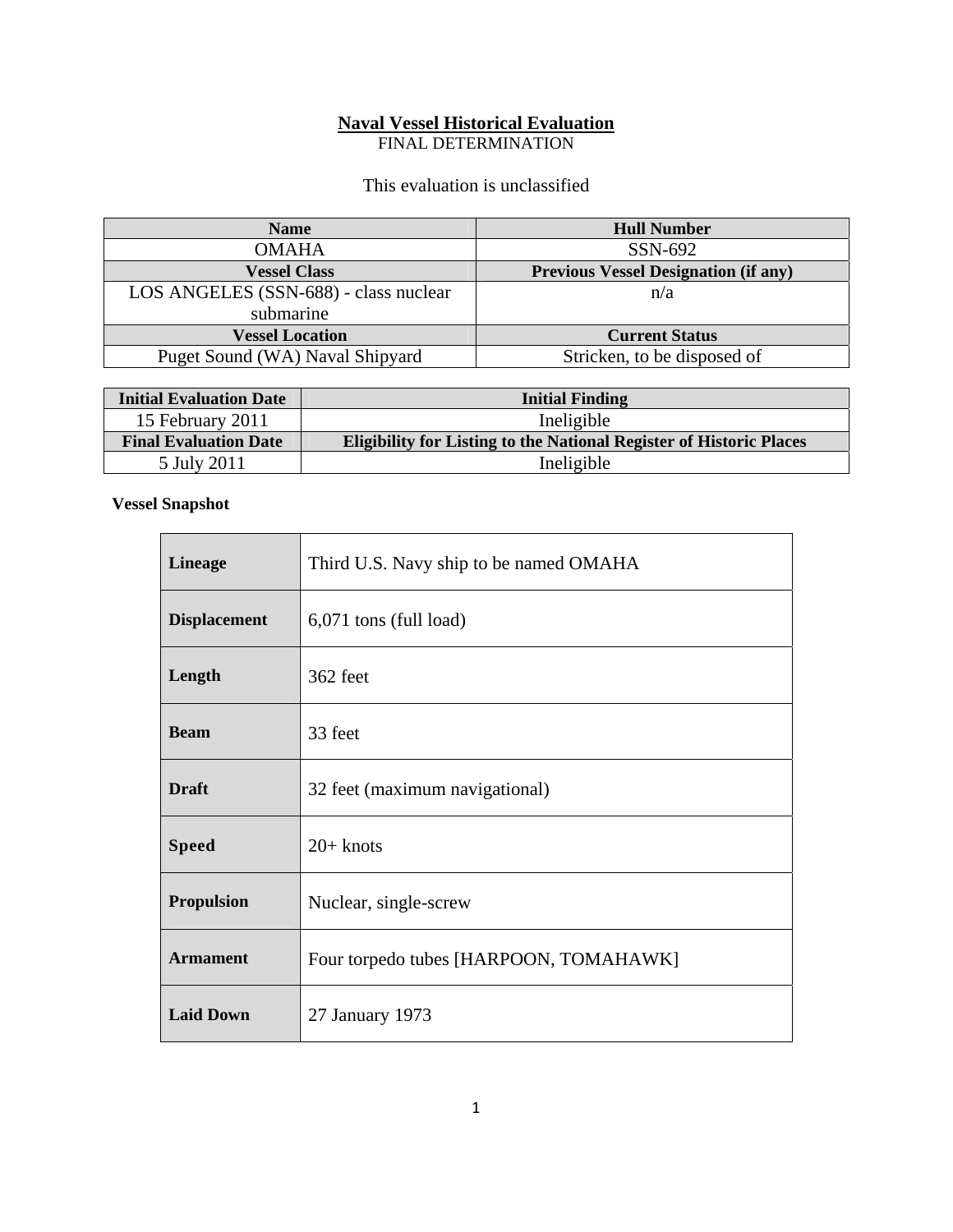| <b>Launched</b>       | 21 February 1976                                                   |
|-----------------------|--------------------------------------------------------------------|
| <b>Built By</b>       | General Dynamics, Electric Boat Division, Groton, CT               |
| <b>Sponsor</b>        | Mrs. Roman L. Hruska, wife of former Senator Hruska of<br>Nebraska |
| <b>Delivered</b>      | 10 March 1978                                                      |
| <b>Commissioned</b>   | 11 March 1978                                                      |
| <b>Inactivated</b>    | 16 December 1994                                                   |
| <b>Decommissioned</b> | 5 October 1995                                                     |
| <b>Stricken</b>       | 5 October 1995                                                     |

### **Vessel History**

| <b>Deployment</b><br><b>Summary</b> | Eight Western Pacific deployments, four Eastern Pacific deployments, and<br>four Northern Pacific deployments                                                                                                                                                                                       |
|-------------------------------------|-----------------------------------------------------------------------------------------------------------------------------------------------------------------------------------------------------------------------------------------------------------------------------------------------------|
| <b>Awards</b>                       | 1 Navy Expeditionary Service Medal, 2 Meritorious Unit Commendations                                                                                                                                                                                                                                |
| <b>Noteworthy</b><br><b>Events</b>  | During her career, OMAHA carried out two humanitarian evacuations<br>(HUMEVAC), the first off Kodiak, Alaska, on the occasion of the premature birth of<br>a crewman's child (31 May 1991), and the second in mid-Pacific, transferring a<br>sailor to the carrier INDEPENDENCE (CV-62) (June 1994) |
| DANFS* Entry                        | In early stages of preparation.                                                                                                                                                                                                                                                                     |

\**Dictionary of American Naval Fighting Ships*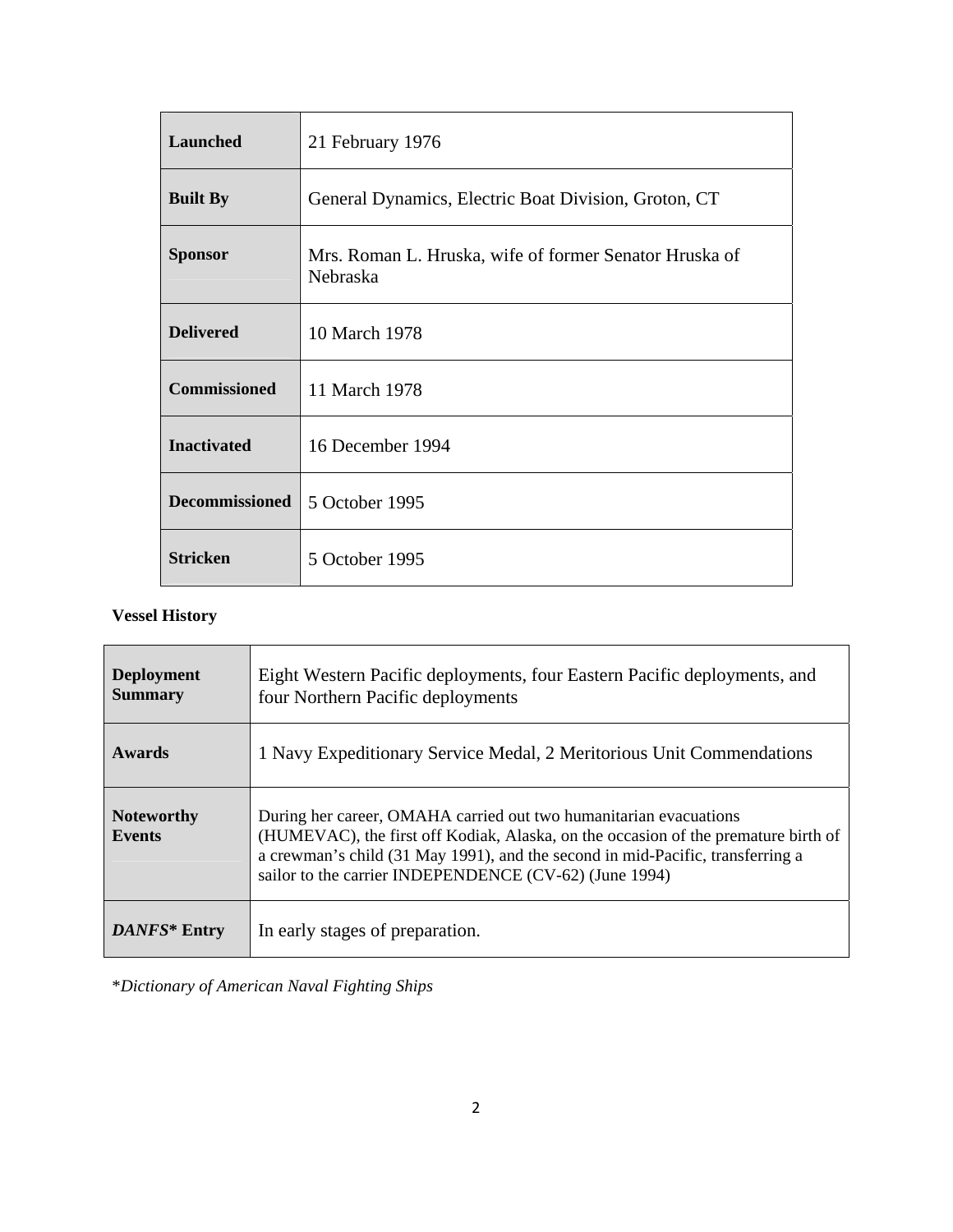**Criteria Evaluation**<sup>1</sup>

| i.<br>Was the vessel awarded an individual           | N <sub>o</sub> |
|------------------------------------------------------|----------------|
| <b>Presidential Unit Citation? (A</b>                |                |
| <b>Presidential Unit Citation is awarded to</b>      |                |
| military units that have performed an                |                |
| extremely meritorious or heroic act,                 |                |
| usually in the face of an armed enemy.)              |                |
| Did an individual act of heroism take<br>ii.         | No             |
| place aboard the vessel such that an                 |                |
| individual was subsequently awarded                  |                |
| the Medal of Honor or the Navy Cross?                |                |
| (The Medal of Honor is awarded for                   |                |
| valor in action against an enemy force.              |                |
| The Navy Cross is awarded for                        |                |
| extraordinary heroism in action not                  |                |
| justifying an award of the Medal of                  |                |
| Honor.)                                              |                |
| iii. Was a President of the United States was        | N <sub>o</sub> |
| assigned to the vessel during his or her             |                |
| naval service?                                       |                |
| iv. Was the vessel was the first to                  | N <sub>o</sub> |
| incorporate engineering, weapons                     |                |
| systems, or other upgrades that                      |                |
| represent a revolutionary change in                  |                |
| naval design or warfighting capabilities?            |                |
| Did some other historic or socially<br>$V_{\bullet}$ | N <sub>o</sub> |
| significant event occur on board the                 |                |
| vessel?                                              |                |
| Assessment of integrity of (as appropriate)          |                |
| design, materials, workmanship, feeling and/or       |                |
| association                                          |                |
| <b>Historical Evaluation Conclusion</b>              | Ineligible     |

| <b>Sources</b> | OMAHA (SSN-692) Command Histories, 1978-1994, Ships History Files, History<br>and Archives Division, Naval History and Heritage Command |
|----------------|-----------------------------------------------------------------------------------------------------------------------------------------|
|                |                                                                                                                                         |
|                |                                                                                                                                         |
|                |                                                                                                                                         |
|                |                                                                                                                                         |

# **Historic Preservation Stakeholder Comment**

<sup>1</sup> Evaluation conducted using triggers established for naval vessels in *Program Comment for the Department of Navy for the Disposition of Historic Vessels*, issued by the Advisory Council for Historic Preservation on 15 March 2010.